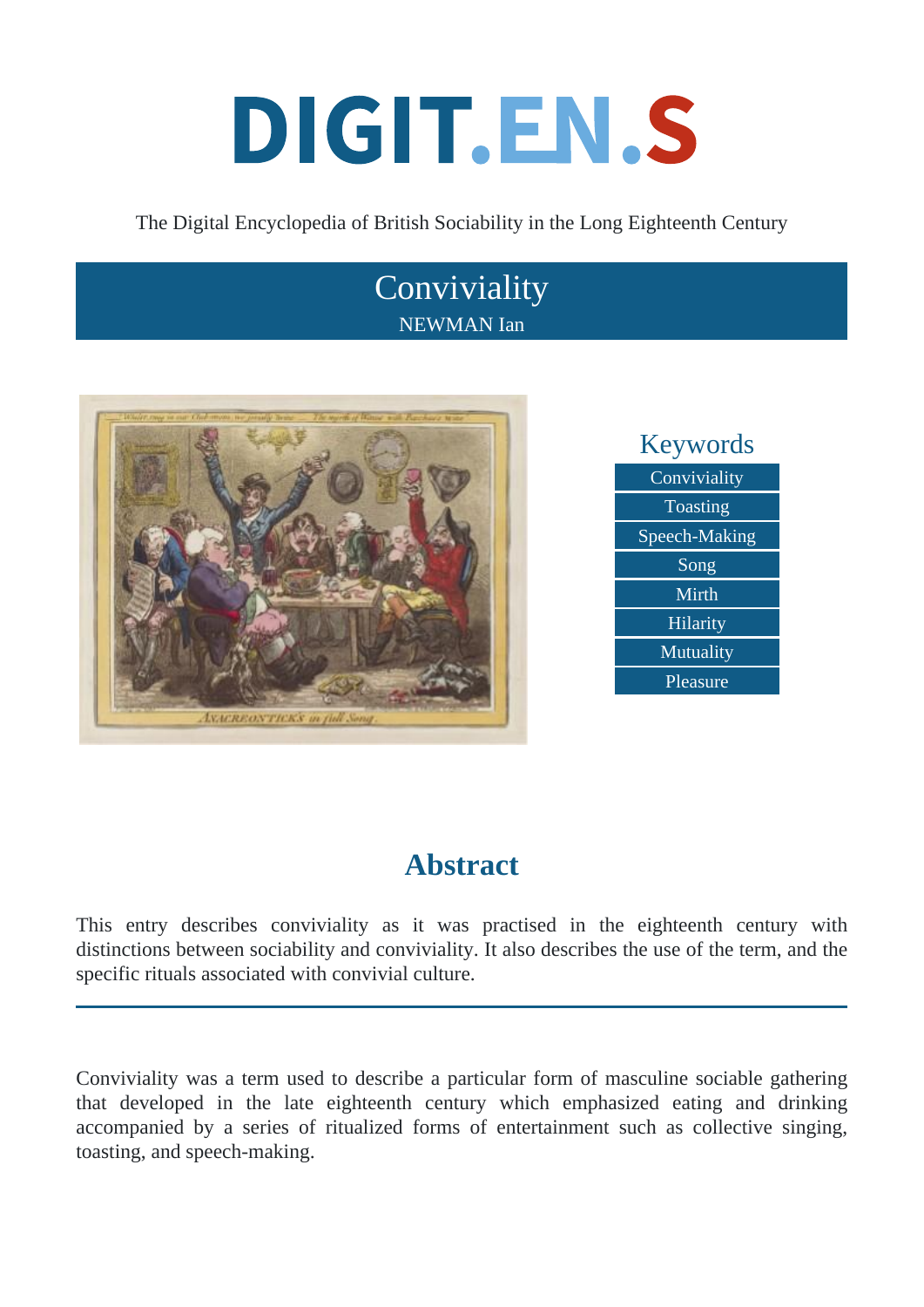The term convivial derives from the Latin term onvivialis (pertaining to a feast), and means dining together, with connotations of light-hearted joviality and good fellowship. an adjective it had been used in this way in English since the seventeenth century, but the noun-form 'conviviality' developed in the late 1760s giving a name to the growing culture of public dining practice **2**. These practices were related to, but distinctive from, Addison and Steele's ideal of sociability as informed but free-flowing conversation. Sociability and conviviality both idealized the importance of wit, spontaneity, and adapting words and actions to the particularities of the occasion. Where convivial meetings differed, however, was in their more structured proceedings, lending discussion an organized shape, often with a particular agenda in mind. Where the ideal of coffee-house conversation (however accurate) was that distinctions of rank and class could be suspended and the best argument would wi the day, convivial gatherings would appoint bair' who would lead the proceedings, calling on 'stewards' and pre-appointed guests to give speeches, toasts and sing songs. Meetings could vary in their formality but as the culture of conviviality matured, reaching its peak in the 1780s and early 1790s, these could be highly structured events, with both toasts and song pre-arranged and sometimes printed in advance, forming a secular order of service to the convivial occasion.

Structured convivial meetings can be helpfully contrasted with notions of sociability that emphasized conversation as competition, such as Samuel Johnson's notion of conversation as a battle, or Godwin's collision of mind with mind.4 Unlike these conceptions of good conversation, conviviality was uninterested in declaring a victor, with the outcome often a precondition of the meeting. Convivial meetings existed to promote a cause or celebrate an anniversary, with participants expected to subscribe to the cause they were there to celebrate. The emphasis was thus on shared values, and already agreed upon opinions, which were expressed in a previously determined manner. The pleasure of convivial meetings was les the encounter with new and challenging ideas, than the pleasure of hearing one's views accepted and reflected back by others (Newman 202-230, chapter as ting?).

The development of conviviality gave birth to a variety of print productions that served the needs of convivial meetings. A substantial print industry was dedicated to reproducing the words for convivial songs in songster's<sup>5</sup> These existed alongside traditional ballad slipsheets, and were intended for use in the convivial gathering itself. Evidence from the visual arts suggests that singers sometimes sang from sheets, rather than memorizing the word although songsters and song sheets would have also functioned as keepsakes, providing printed record of favourite convivial songs. Particularly popular songs were also sold with their tunes as more expensive sheet music, some of which ended up in collections of gentee music to be sung in the parlour rooms of the middle classes, although in general were considered more suitable for male tavern meetings than the mixed company of private performance.

Suggestions of toasts were often appended to the songs printed in convivial songsters, an sometimes in standalone collections such as Royal Toast Master (1793). Many of these toasts were bawdy, particularly in collections of the 1760s and 1770s, revelling in sexual puns and double entendre. In print these collections of toasts operated as a form of bawdy joke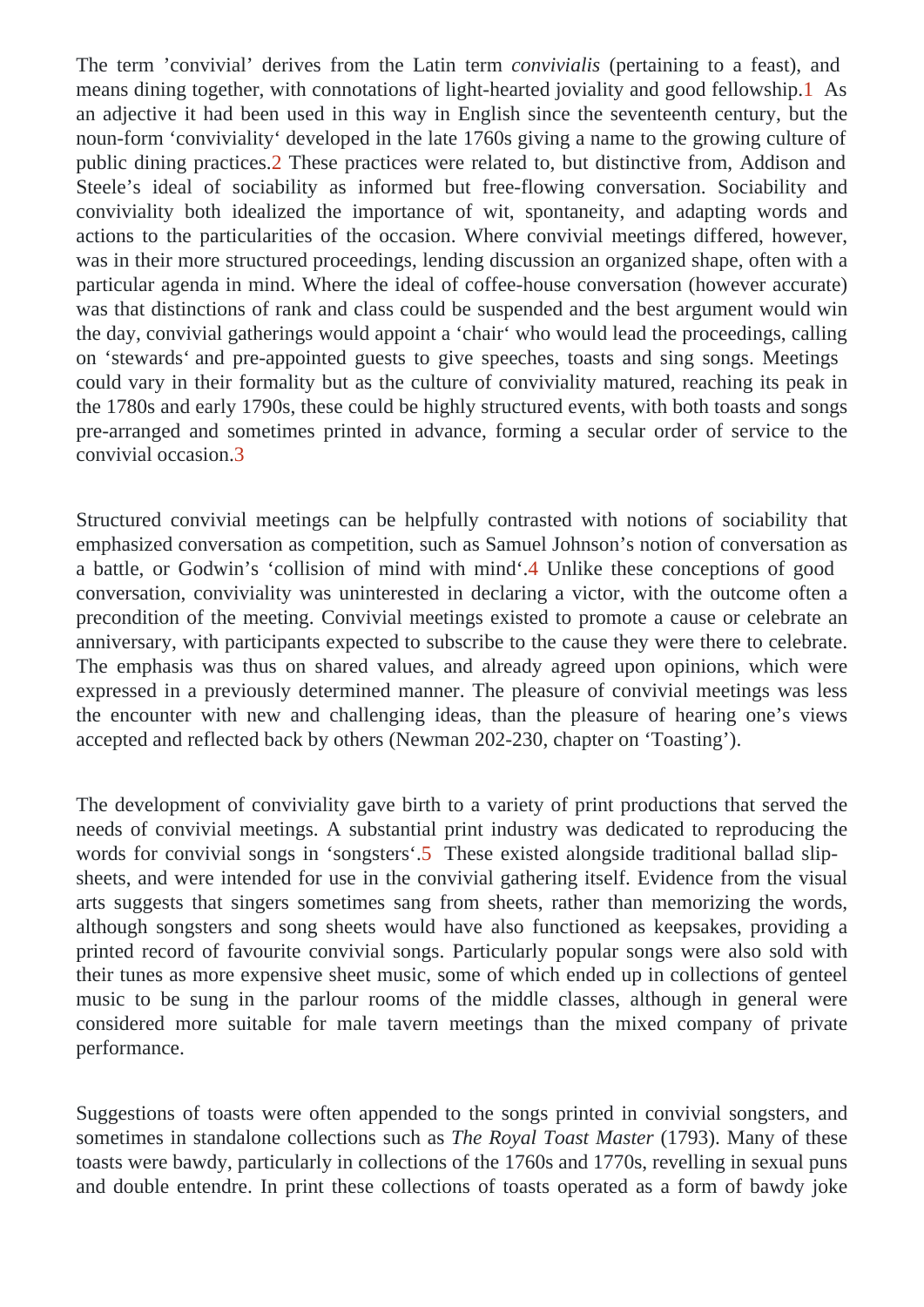book. Towards the end of the century, however, political songsters became increasingly common, especially after the French Revolution, and collections of political songs and toasts were published to promote political causes, both radical and logalistiese political songsters never entirely displaced the humorous songsters, however, which continued to b published well into the nineteenth century, becoming associated in particular with the songand-supper clubs, such as the Coal Hole and Cyder Cellars.

Newspapers also provided important print venues for publicizing the ideas discussed and proclamations made at convivial meetings. Newspaper advertisements would announce meetings before they happened, commonly listing the name of the organization responsible for the meeting, the venue, the time, the price of the tickets, the places tickets could be purchased, the name of the chair, and a list of stewards. At particularly contentious meetings these announcements alone were sufficient to generate extensive newspaper commentary advance of a meetin after the meeting newspapers provided extensive reports of what had happened at meetings, including brief summaries of speeches, a list of toasts made, and song that were sung, offering commentary on how each aspect of the meeting was received, and noting if there were any moments of contention.

Between these various print venues a particular language of conviviality emerged, which could at times be highly coded. Reports of meetings that were conducted with the st conviviality' denoted that the participants had enjoyed themselves, but also implied that the drinking was heavy and went on late into the night, though these reports frequently insisted also on the respectability and good conduct of the meeting, indicating that heavy drinking was under suspicion, but that it was not necessarily inimical to respectability. Other terms that were frequently applied to convivial meetings wereinth', 'hilarity', 'mutuality', and' pleasure' which all emphasized the enjoyment of good company, but implying a pleasure that was socially constituted, not intrinsic to the individual.

The majority of eighteenth-century convivial meetings took place in taverns, either in private rooms hired out by a society or club or, in the case of large political meetings, in large assembly rooms accessible to the overwhelming male ticket-holding public. But the forms of conviviality were not restricted to taverns and could be frequently encountered elsewhere, particularly in alehouses and coffeehouses, but in private homes too. Richard Néwton's Soulagement en Prison, or comfort in Priston example, adapts the standard visual iconography used to represent a tavern meeting to show a meeting taking place in Newgate. At the other end of the social spectrum approperties of elite balls celebrating Charles James Fox's victory in the Westminster Election of 1784 make it clear convivial practices, including toasting, irreverent singing, and speech-making, were common in the mixed company of the Foxite Whigs, giving elite women access to forms of sociability that were generally considered to be masculined (wman 119-124).

Opposition to conviviality took many varied forms. As the culture was first emerging in the 1760s and 1770s, a number of articles appeared complaining that the practice of having a chair in charge of proceedings interrupted the flow of conversation, and that toasting broke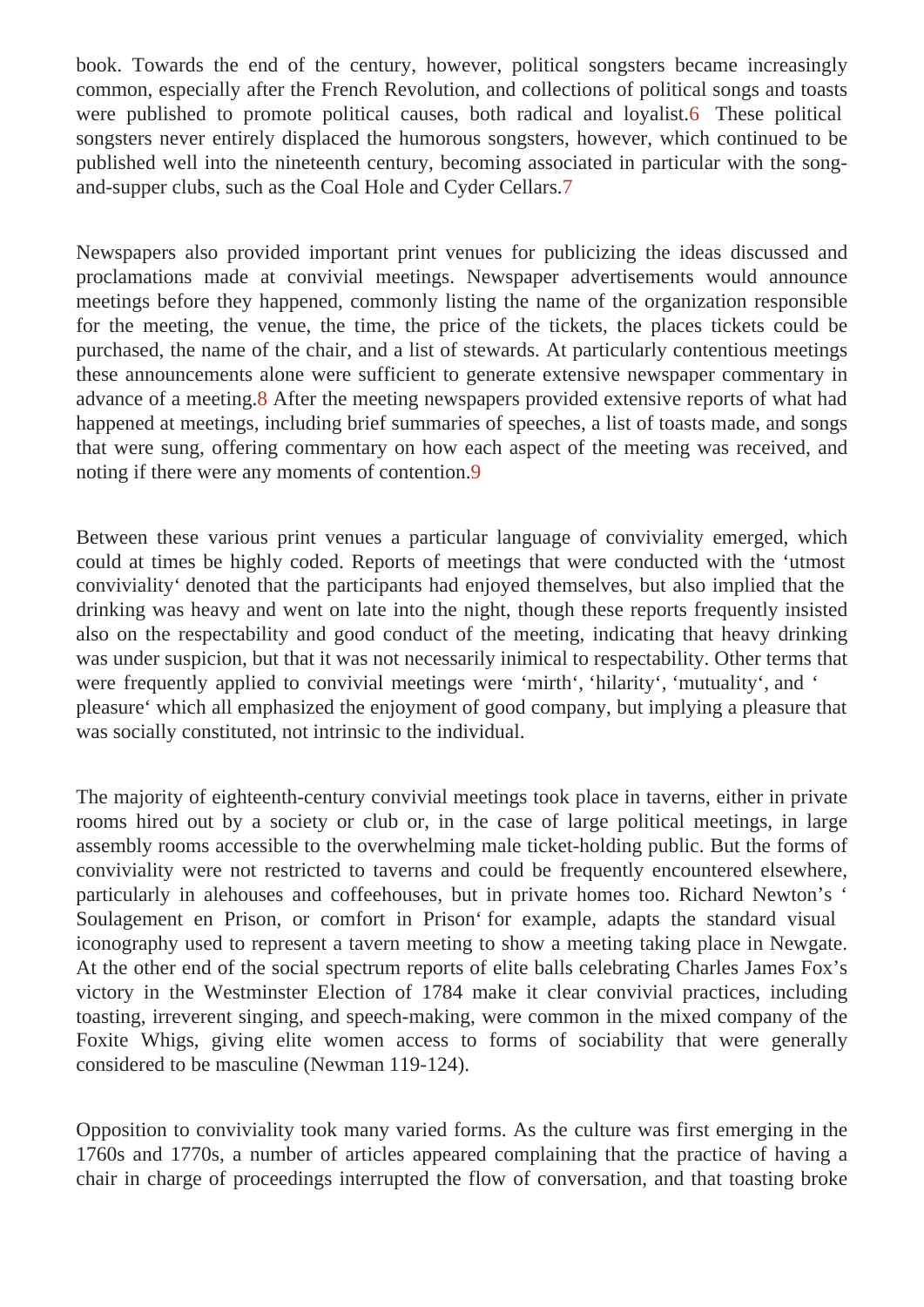the chain by which one topic followed logically on from another. William Godwin, too, claimed he preferred the intimacy of small gatherings to the kinds of demagoguery of a single orator in front of a large crowd that convivial political meetings encouraged requent attacks on conviviality appeared in graphic satires by Gillray such as loyal toast 'The Union Club' and 'Anacrontick's In Full Song', and in parodic poems and mock-reports in publications such as The True Briton and The Anti-Jacobin. These satires often associated conviviality with both drunken excess and with radical ideas that threatened political stability. A more dispersed, but nevertheless sustained pattern of critique emerges in women writers from across the political spectrum, including Maria Edgeworth, Elizabeth Inchbald, Hannah More, Charlotte Smith, and Mary Wollstonecraft. In the writings of these women conviviality is typically seen as an irresponsible indulgence that can lead to drunkenness and gambling, often at the expense of women and children. Many of these tropes would be taken up and expanded by the temperance movement later in the nineteenth century.

1. 'conviviality, n.' OED Online, Oxford University Press, December 2019, (www.oed.com/view/Entry/40858 [accessed 25 February 2020]).

2. Ian Newman, The Romantic Tavern: Literature and Conviviality in the Age of Revolution (Cambridge: Cambridge University Press, 2019), p. 24 and 239, n. 61.

3. See the List of Toasts used at the Reforming Society Meeting in Boro, December 1792, National Archives HO 42/23/128 fo. 292.

4. Jon Mee, Conversable Worlds: Literature, Contention and Community 1762-1830 (Oxford: Oxford University Press, 2011), p.14.

5. On Songsters see Ian Newman and Gillian Russell, 'Metropolitan Songs and Songsters: Ephemerality in the World City', Studies in Romanticism (vol. 58, no. 4, 2019), p. 429-449.

6. On political toasts see Re?my Duthille, 'Political Toasting in the Age of Revolutions: Britain, America and France, 1765–1800' in Gordon Pentland and Michael Davis (eds), Liberty, Property and Popular Politics: England and Scotland, 1688–1815. Essays in Honour of H. T. Dickinson (Edinburgh University Press, 2015), p. 73–86.

7. For the songsters associated with song-and-supper clubs, see Patrick Spedding and Paul Watt (gen eds), Bawdy Songbooks of the Romantic Period (Pickering and Chatto, 2001).

8. See for example the newspaper commentary surrounding the 1791 meeting at the Crown and Anchor tavern to celebrate the second anniversary of the fall of the bastille, discussed in Newman, Romantic Tavern, p. 80-88.

9. On newspaper reports on convivial meetings see Mee, Print Publicity and Popular Radicalism in the 1790s: The Laurel of Liberty (Cambridge: Cambridge University Press, 2016), p. 49-50.

10. See for example the pair of articles on tavern meetings in The Public Advertiser, April 15 and April 16 1763, signed 'Write More' and 'A Constant Correspondent'.

11. Jon Mee, Romanticism, Enthusiasm and Regulation: Poetics and the Policing of Culture in the Romantic Period (Oxford University Press, 2003), p. 115.

### Cite this article

NEWMAN Ian, "Conviviality", The Digital Encyclopedia of British Sociability in the Long Eighteenth Centur [online], ISSN 2803-2845, Accessed on 07/07/2022, URL: https://www.digitens.org/en/notices/conviviality.html